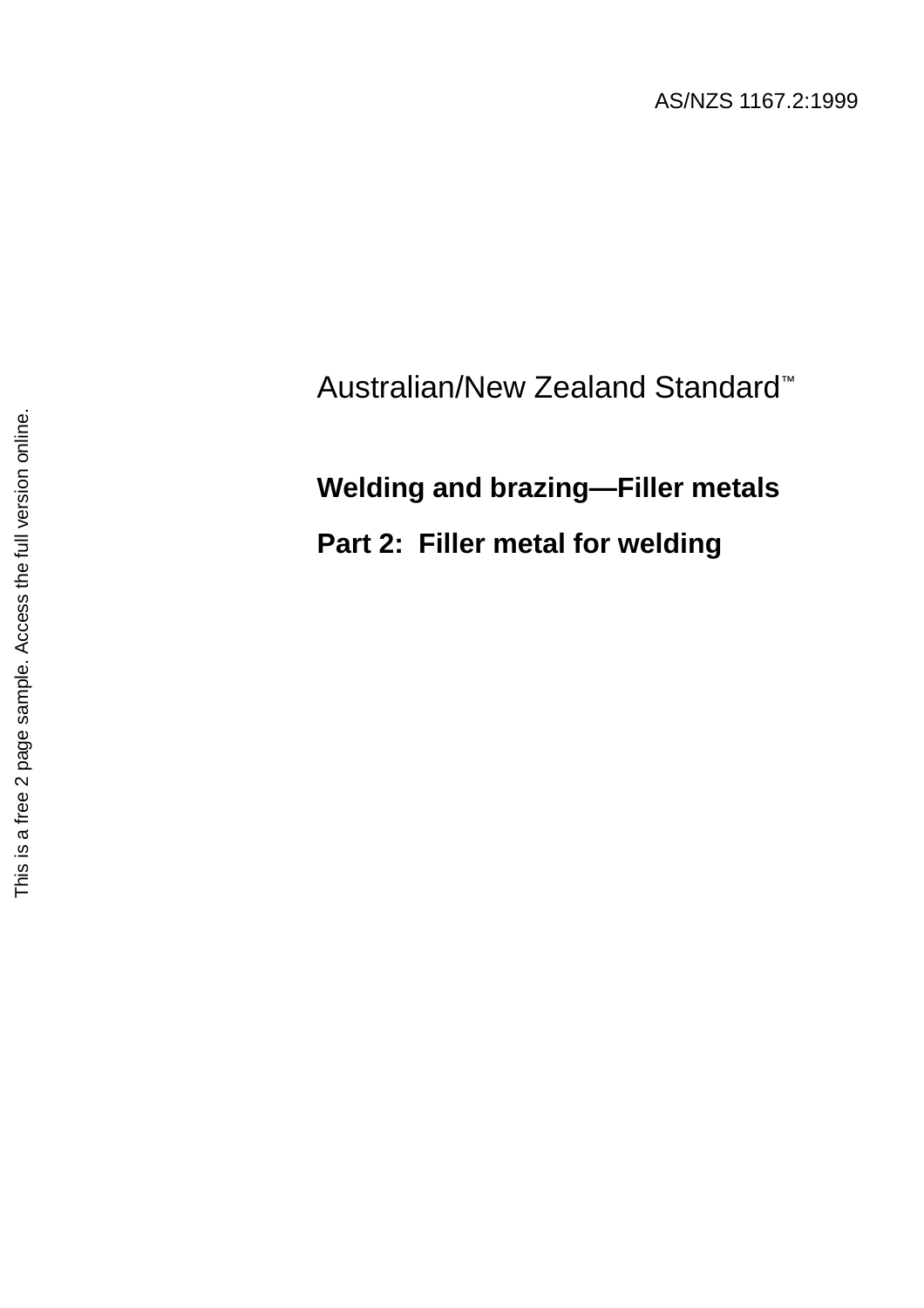This Joint Australian/New Zealand Standard was prepared by Joint Technical Committee WD/2, Welding and Consumables. It was approved on behalf of the Council of Standards Australia on 16 July 1999 and on behalf of the Council of Standards New Zealand on 24 August 1999. It was published on 5 September 1999.

The following interests are represented on Committee WD/2:

Australian Chamber of Commerce and Industry Australian Institute of Steel Construction Bureau of Steel Manufacturers of Australia Lloyd's Register of Shipping New Zealand Manufacturers Federation Welding Technology Institute of Australia

**Review of Standards.** To keep abreast of progress in industry, Joint Australian/ New Zealand Standards are subject to periodic review and are kept up to date by the issue of amendments or new editions as necessary. It is important therefore that Standards users ensure that they are in possession of the latest edition, and any amendments thereto.

Full details of all Joint Standards and related publications will be found in the Standards Australia and Standards New Zealand Catalogue of Publications; this information is supplemented each month by the magazines 'The Australian Standard' and 'Standards New Zealand', which subscribing members receive, and which give details of new publications, new editions and amendments, and of withdrawn Standards.

Suggestions for improvements to Joint Standards, addressed to the head office of either Standards Australia or Standards New Zealand, are welcomed. Notification of any inaccuracy or ambiguity found in a Joint Australian/New Zealand Standard should be made without delay in order that the matter may be investigated and appropriate action taken.